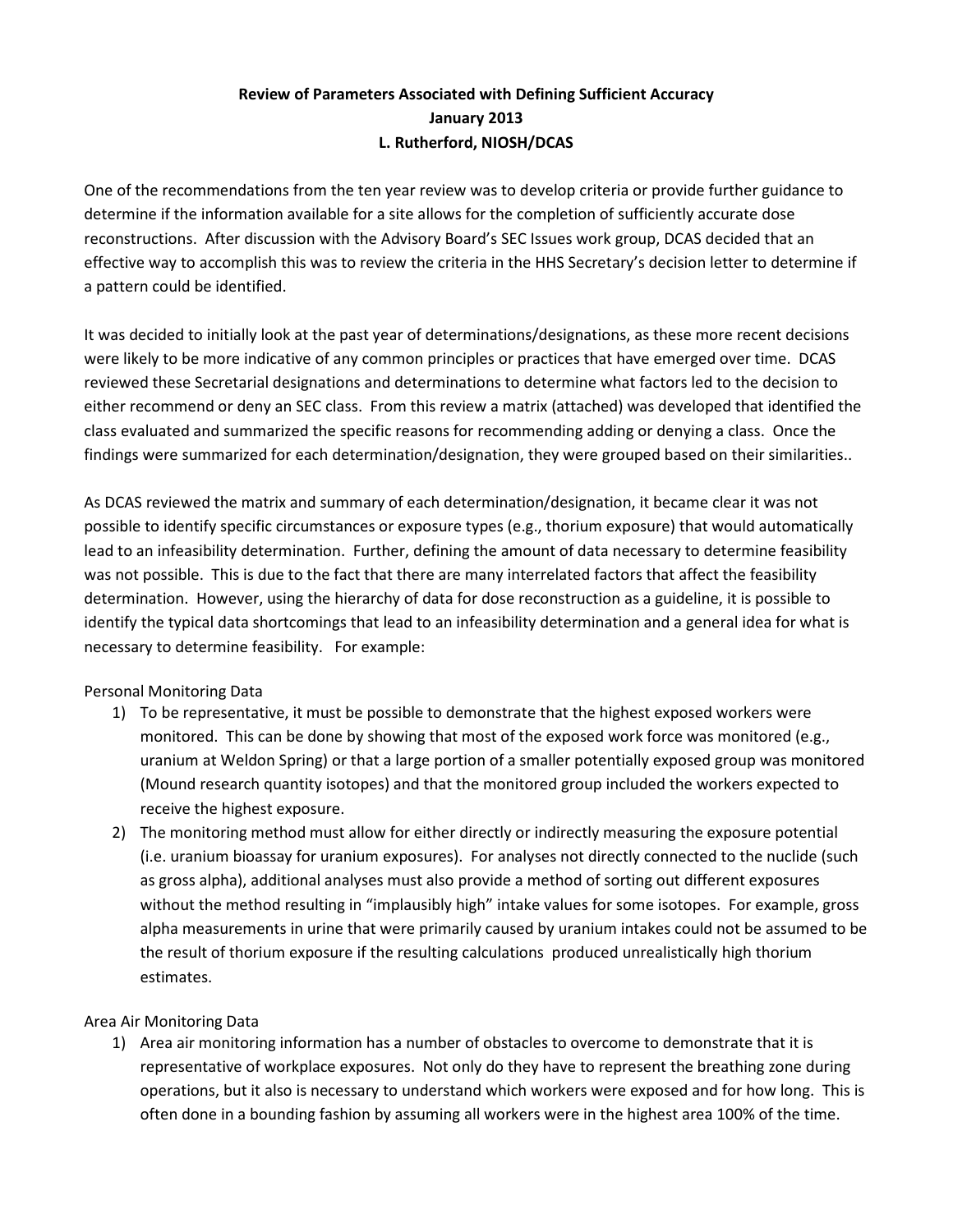That can, however, lead to unrealistically high intake estimates. An example would be the decision made at Linde Ceramics that office workers' exposures could not be reconstructed by assuming continuous exposure to the high level air sample levels associated with decommissioning and decontamination activities.

#### Source Term Data

 1) Source term data can take many forms depending on its use. It can be used to justify the use of surrogate data or to create a model.

#### Model

- a. Like area monitoring data, models must overcome the problem of producing unrealistically high estimates. The reason that models often provide unrealistic estimates is the tendency to conservatively estimate every parameter. By including conservatively high estimates of parameters such as building ventilation rate or respirable particle fractions models can easily produce implausibly high exposure estimates.
- b. Besides the source term data necessary for a model, a number of assumptions are usually necessary and each of them have to have an adequate basis to be scientifically defensible.

#### Surrogate Data

c. - In order to justify the use of surrogate data the source term data is necessary. Also, the operations, engineering and administrative controls, material quantities must be similar. Again bounding data may be applied at times but this can cause unrealistically high values.

With the above criteria in mind, the SEC decisions in the attached table can categorized as follows:

#### Dose Reconstruction Feasible

#### Adequate Personnel Monitoring Data

- 1. Mound SEC 0090 (Denial) highest exposed workers monitored, employees with potential for exposure to research quantities were monitored for those isotopes.
- 2. United Nuclear SEC 0116 (uranium) bioassay adequate even with 2 year gap {see area monitoring for thorium}

#### Inadequate Personnel data but adequate area data

- 1. United Nuclear SEC 0116 (thorium) area monitoring shown to cover entire area and time frame. Possible because of limited area and limited time frame
- 2. Titanium Alloys Manufacturing SEC 0190 Work defined to a limited time and area well enough that small amount of area monitoring deemed adequate

Inadequate personnel or area data but adequate source term data for modeling

1. - Hangar 481 SEC 0139- enough source term data to show no internal exposure potential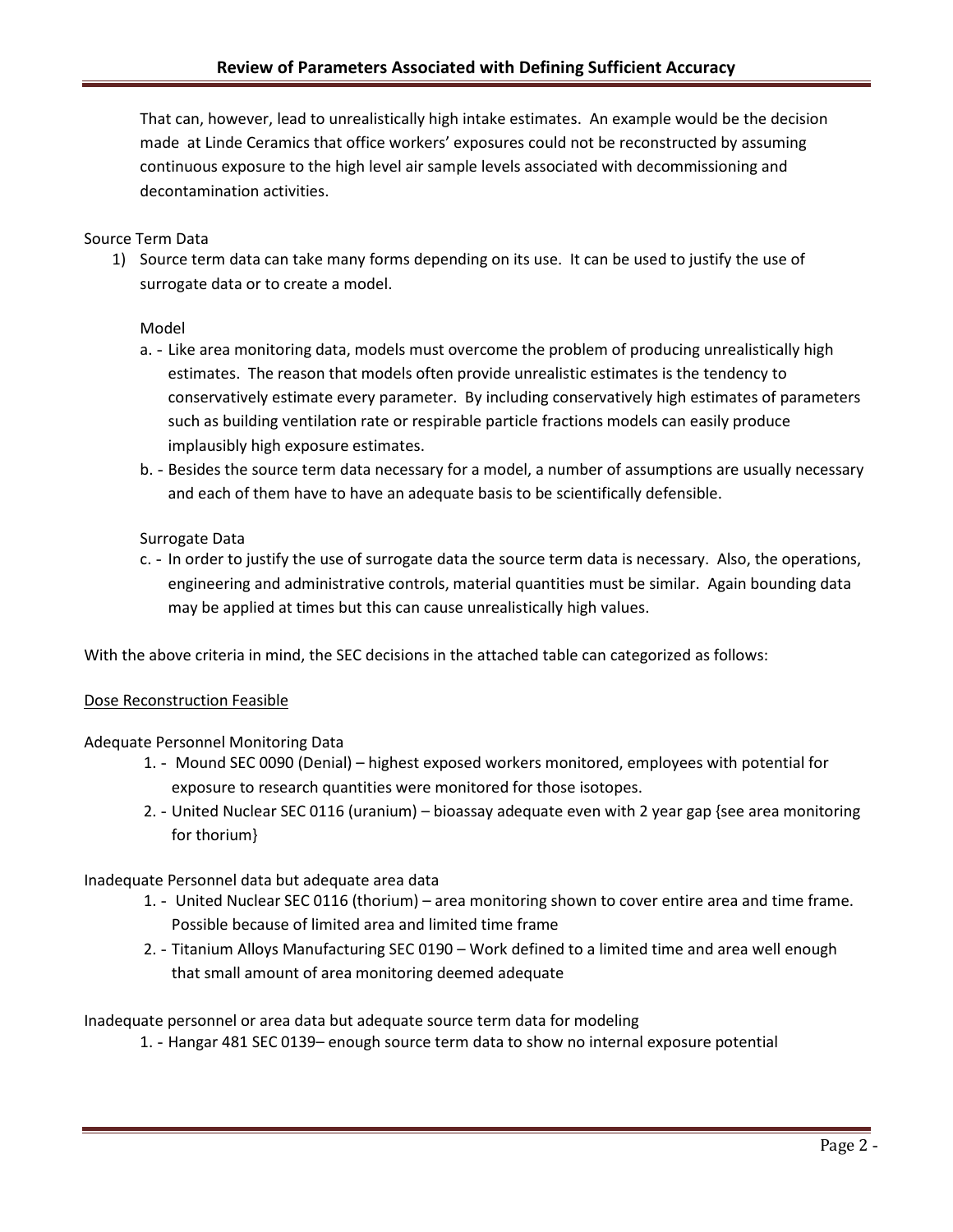Inadequate personnel or area data but adequate source term data for surrogate data use

1. - Hooker (not in the attachment matrix) – enough source term data about the material to show surrogate data was representative while employees were working with it. Enough source term data (process description) to bound exposure times without being unrealistically high.

#### Dose Reconstruction Not Feasible

Inadequate personnel or areas monitoring data and inadequate source term data and process information

 Mound SEC 0207 ORANL SEC 0189 Nuclear Metals SEC 0195 Mound SEC 0090 (early years) Ventron SEC 0198 Winchester SEC 0199 Clarksville SEC0202 Medina SEC 0203 Hanford SEC 0201 Sandia National Lab SEC 0188 Brookhaven SEC 0196 Clinton Engineering Works SEC 0178 Electromet SEC 0136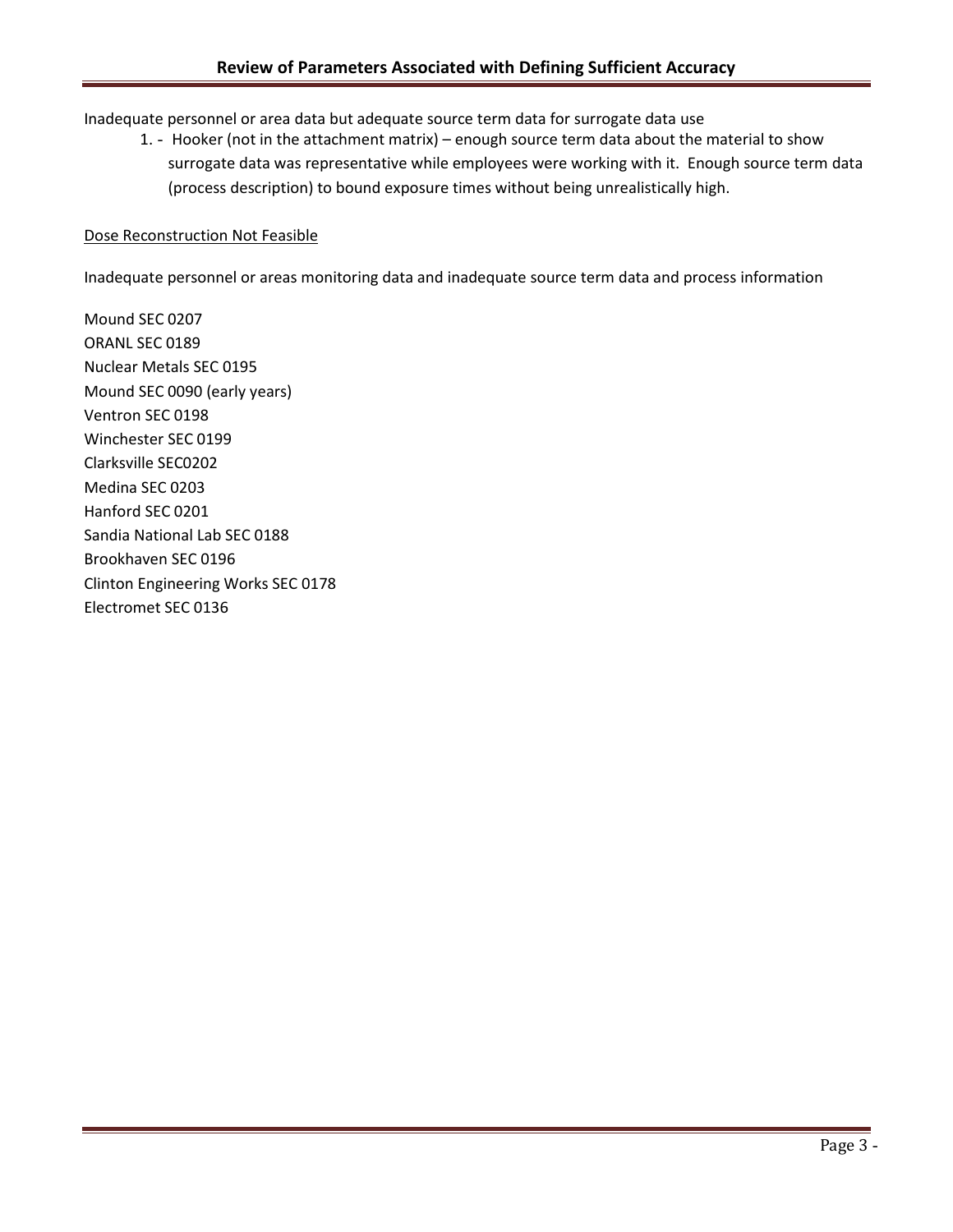# SEC Petition Feasibility Determination/Designation

| <b>HHS Designation/Determination</b>                                                                                                                                                                                                               | <b>Central Issue for Infeasibility</b>                                                                                                                                                                                                                                                                                                                                                                                                                                                                              |
|----------------------------------------------------------------------------------------------------------------------------------------------------------------------------------------------------------------------------------------------------|---------------------------------------------------------------------------------------------------------------------------------------------------------------------------------------------------------------------------------------------------------------------------------------------------------------------------------------------------------------------------------------------------------------------------------------------------------------------------------------------------------------------|
| <b>SEC 0207 Mound (83.14)</b>                                                                                                                                                                                                                      | NIOSH determined that members of this class may have received radiation exposures from radon                                                                                                                                                                                                                                                                                                                                                                                                                        |
| All employees of the Department of Energy, its                                                                                                                                                                                                     | isotopes and progeny originating from residual radioactive material associated with the Ra-Ac-Th                                                                                                                                                                                                                                                                                                                                                                                                                    |
| predecessor agencies, and their contractors and                                                                                                                                                                                                    | process conducted in the SW Building. The technologically-enhanced radon emanated into Room SW-                                                                                                                                                                                                                                                                                                                                                                                                                     |
| subcontractors who worked at the Mound Plant                                                                                                                                                                                                       | 19 and was potentially distributed throughout the R and SW buildings.                                                                                                                                                                                                                                                                                                                                                                                                                                               |
| in Miamisburg, Ohio, from September 1, 1972,                                                                                                                                                                                                       |                                                                                                                                                                                                                                                                                                                                                                                                                                                                                                                     |
| through December 31, 1972, or from January 1,<br>1975, through December 31, 1976, for a number<br>of work days aggregating at least 250 work days,<br>occurring either solely under this employment or<br>in combination with work days within the | NIOSH found no workplace monitoring records after February 1955 relevant to the radon exposures in<br>the R and SW buildings until air measurements were made in 1979 and 1980. NIOSH also lacks activity<br>data for the residual Ra-Ac-Th source term affecting Room SW-19 and it subsequent distribution<br>throughout the SW building and the corridor of the R building, which was contiguous with the SW<br>building. Therefore, NIOSH has concluded that it lacks sufficient monitoring data and source term |
| parameters established for one or more other<br>classes of employees in the Special Exposure<br>Cohort.                                                                                                                                            | information to perform adequate individual dose reconstructions for workers during the periods under<br>evaluation.                                                                                                                                                                                                                                                                                                                                                                                                 |
|                                                                                                                                                                                                                                                    | From September 1, 1972, through December 31, 1972, and from January 1, 1975, through December<br>31, 1976, NIOSH cannot determine which employees at the Mound facility were exposed to radon in<br>the R and SW buildings. Consequently, NIOSH finds that it is not feasible to estimate, with sufficient<br>accuracy, internal exposures to radon and resulting doses for the class of employees covered by this<br>evaluation.                                                                                   |
| Summary:                                                                                                                                                                                                                                           |                                                                                                                                                                                                                                                                                                                                                                                                                                                                                                                     |
| Internal dose                                                                                                                                                                                                                                      |                                                                                                                                                                                                                                                                                                                                                                                                                                                                                                                     |

There is no personal monitoring data and no area monitoring data for the source of Radon produced from remaining radioactive material associated with the Ra-Ac-Th process. In addition, there is little information concerning the source strength and potential distribution of the source in the SW building. Therefore, the central issue for the infeasibility is an unmonitored source term with a lack of knowledge of the source strength and the distribution of the source.

| <b>SEC 0189 ORNL</b>                            | Based on NIOSH's evaluation of available data, NIOSH concluded that it is not feasible for NIOSH to          |
|-------------------------------------------------|--------------------------------------------------------------------------------------------------------------|
| All employees of the Department of Energy, its  | reconstruct with sufficient accuracy the internal doses at the Oak Ridge National Laboratory (X-10)          |
| predecessor agencies, and their contractors and | from: uranium exposures during the period June 17, 1943, through December 31, 1948; thorium                  |
| subcontractors who worked in any area at the    | exposures during the period from January 1, 1948, through July 31, 1955; and mixed fission product           |
| Oak Ridge National Laboratory (X-10) in Oak     | exposures during the period from November 4, 1943, through December 31, 1949. Combining these                |
| Ridge, Tennessee, from June 17, 1943, through   | periods of infeasibility yields a collective time period for dose reconstruction infeasibilities of June 17, |
| July 31, 1955, for a number of work days        | 1943, through July 31, 1955.                                                                                 |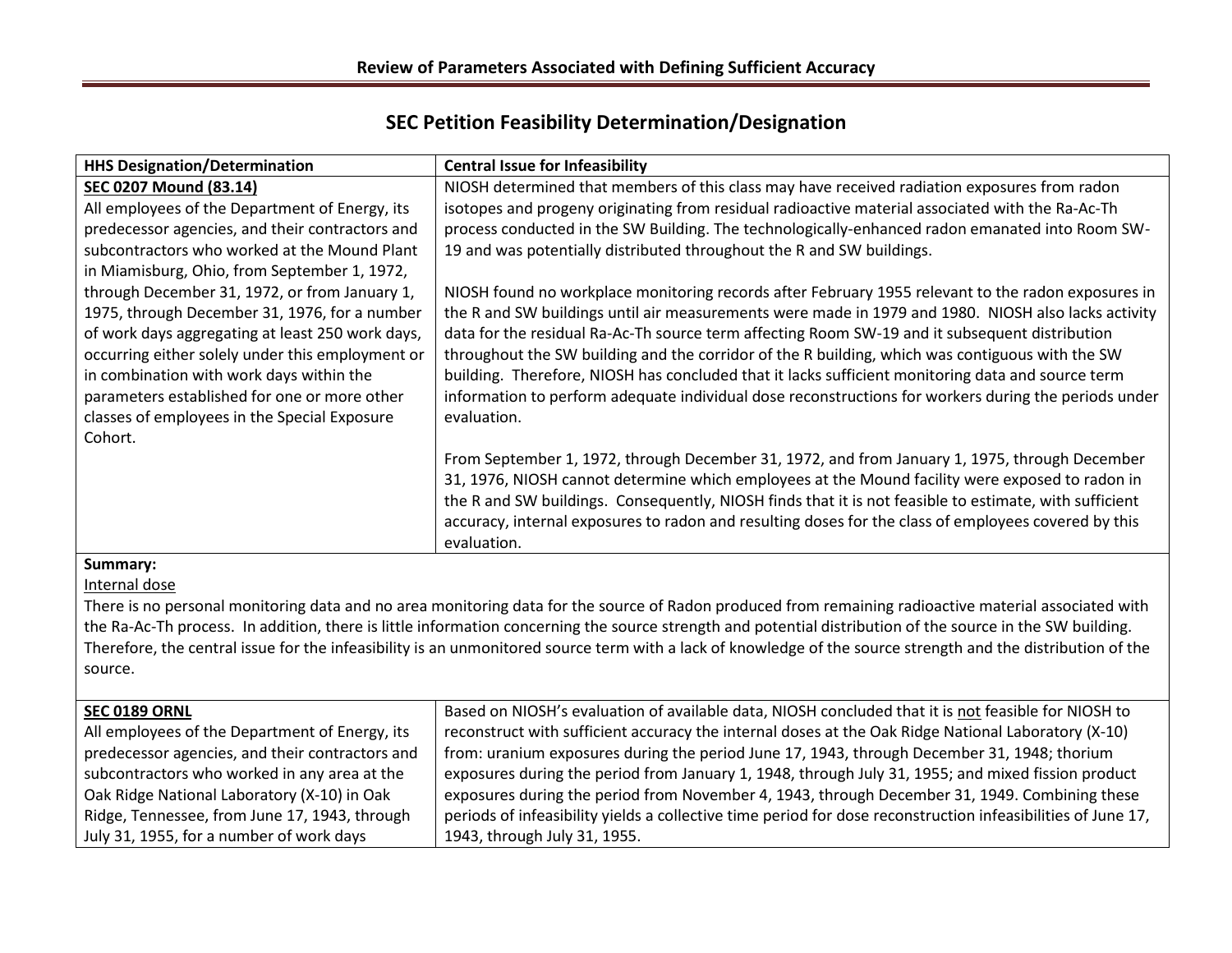aggregating at least 250 work days, occurring either solely under this employment, or in combination with work days within the parameters established for one or more other classes of employees in the Special Exposure Cohort.

NIOSH determined that it lacks sufficient information, which includes specific biological monitoring data, air monitoring information, process and radiological source information, and surrogate data from similar operations at other sites that would allow it to estimate the total internal dose from exposures to all the principal sources of internal radiation for all workers who worked at the Oak Ridge National Laboratory (X-10) during the period from June 17, 1943, through July 31, 1955. Based on the available information, NIOSH believes external dose reconstruction is feasible for the evaluated time period.

#### Summary:

Internal dose

There is a lack of personal monitoring data, area monitoring data, and a lack of process and source term knowledge to develop a model. In addition, because of the lack of source term and process knowledge and the early years of operation surrogate data could not be used.

| SEC 0195 Nuclear Metal Inc.                      | Internal exposure monitoring data available to NIOSH include: urine bioassay results for most years in   |
|--------------------------------------------------|----------------------------------------------------------------------------------------------------------|
| All Atomic Weapons Employees who worked at       | the evaluation period except 1968, 1972, and 1975 (with the number of urinalysis results increasing      |
| the facility owned by Nuclear Metals, Inc. (or a | dramatically from 1978 through 1983); approximately 500 lung counting results beginning in 1982;         |
| subsequent owner) in West Concord,               | summary air data for the pre-1975 period giving only maximum, minimum, and average air                   |
| Massachusetts, during the period from October    | concentrations; and 28,000 breathing zone and work area air sample results during the period 1980,       |
| 29, 1958, through December 31, 1979, for a       | through 1983.                                                                                            |
| number of work days aggregating at least 250     |                                                                                                          |
| work days, occurring either solely under this    | Based on NIOSH's evaluation of available data, NIOSH concluded that it is not feasible to reconstruct    |
| employment, or in combination with work days     | doses for internal exposure because: (1) the early bioassay program (pre-1980) results are often sparse  |
| within the parameters established for one or     | and NIOSH cannot verify that available data represents the worse-case exposures; (2) early air sample    |
| more other classes of employees included in the  | data are limited and not equivalent to breathing zone sampling; (3) NIOSH did not locate any urine       |
| Special Exposure Cohort.                         | bioassay or air sample data for thorium operations; and (4) NIOSH did not locate thoron monitoring       |
|                                                  | data or indications of a thoron monitoring program for the thorium sources.                              |
|                                                  |                                                                                                          |
|                                                  | Therefore, NIOSH concludes that it is not feasible for NIOSH to reconstruct with sufficient accuracy the |
|                                                  | internal exposures to enriched uranium, thorium, uranium progeny, and thorium progeny, for Nuclear       |
|                                                  | Metals, Inc. workers during the period from October 29, 1958, through December 31, 1979. NIOSH           |
|                                                  | found that it may be feasible to reconstruct internal doses from natural and depleted uranium for        |
|                                                  | employees during the recommended SEC period from October 29, 1958, through December 31, 1979,            |
|                                                  | using available claimant and site monitoring data, and information in established procedures.            |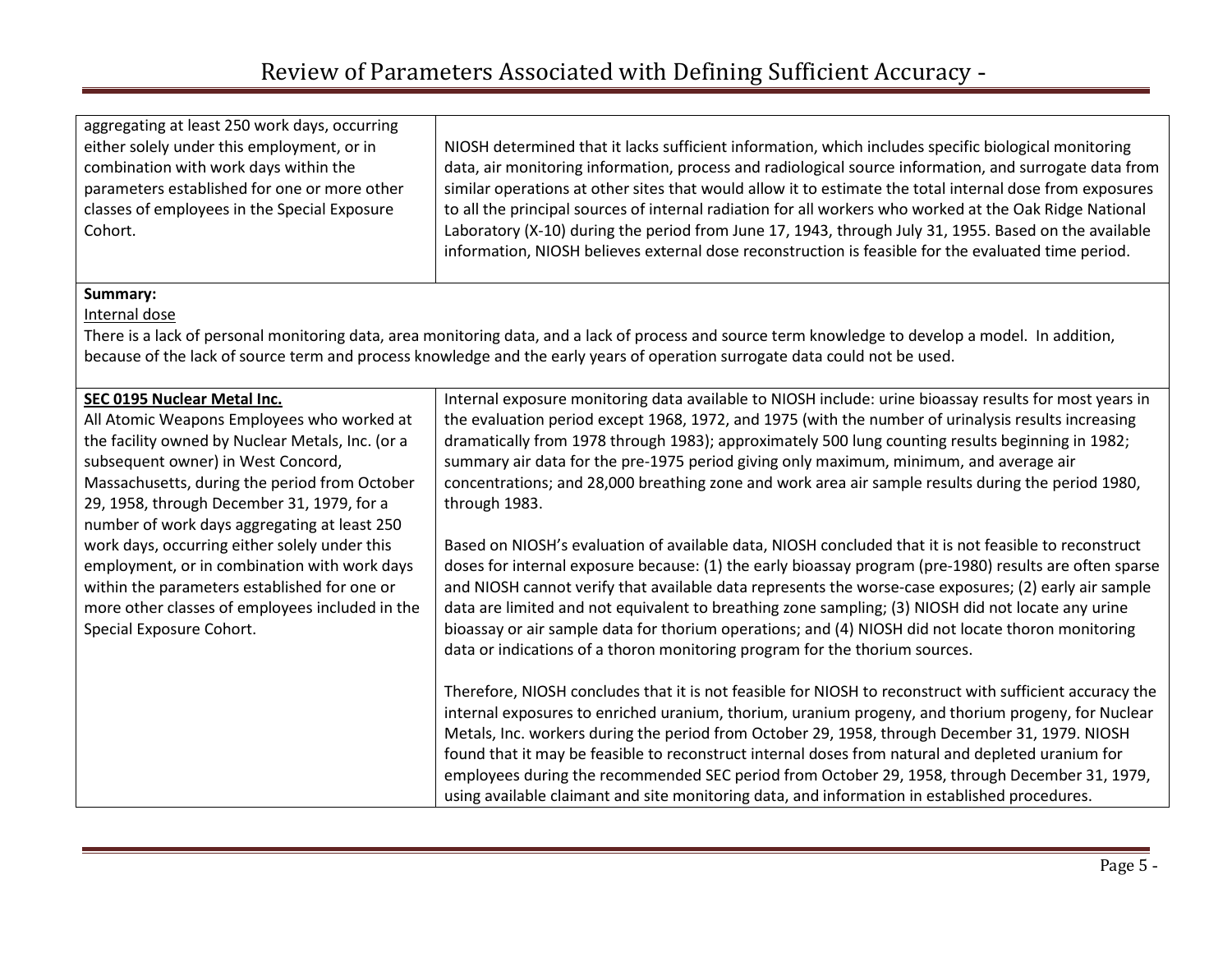#### Internal dose

Inadequate personal and area monitoring data for uranium prior to 1983. In addition, a lack of process knowledge and source term to allow the use of surrogate data. There is an unmonitored source term for thorium and a lack of process knowledge and source term to allow the use of surrogate data.

| <b>SEC 0090 Mound (Denial)</b>                    | The principal source of internal and external radiation doses for members of the evaluated class     |
|---------------------------------------------------|------------------------------------------------------------------------------------------------------|
| All employees of the Department of Energy,        | associated with the operations performed at the Mound Plant included exposures to polonium,          |
| Department of Energy contractors, or              | plutonium, and tritium. These exposures were considered primary because they were existed in larger  |
| subcontractors who worked in any area at the      | quantities and were use more widespread across the site. Secondary radionuclides of concern at       |
| Mound Plant in Miamisburg, Ohio, during the       | Mound included uranium and thorium and their progeny, americium, curium, actinium, various radium    |
| period from March 1, 1959, through December       | and radon isotopes, and protactinium.                                                                |
| 31, 2007, except for workers who fall within the  |                                                                                                      |
| Special Exposure Cohort (SEC) classes established | NIOSH determined that internal exposures during the operational period, for radionuclides other than |
| by SEC petitions 00171 and 00207.                 | those associated with existing Mound Plant SEC classes, can be bounded using available data for the  |
|                                                   | site. In its SEC-00090 Evaluation Report, NIOSH demonstrated that employees with the greatest        |
|                                                   | potential for internal intake were monitored, and determined that the available bioassay data can be |
|                                                   | used to reconstruct potential internal radiation doses for those employees                           |
|                                                   |                                                                                                      |
|                                                   | For radionuclides for which exposures were routinely monitored, NIOSH has established coworker       |
|                                                   | models that will be used to reconstruct internal doses for those workers who were potentially        |
|                                                   | exposed, but not monitored. For reconstruction of internal exposures to research quantities of       |
|                                                   | radionuclides that were infrequently monitored, NIOSH will rely on the available bioassay data in    |
|                                                   | combination with available air concentration measurements and process information.                   |
|                                                   |                                                                                                      |

### Summary:

There's adequate monitoring data for routinely used radionuclides. The monitoring data includes personal and area monitoring data. The personal monitoring data is gross alpha which is used for all radionuclides.

| <b>SEC 0116 United Nuclear (Denial)</b>          | Bioassay and air sampling data are available in sufficient quantity and quality to adequately represent |
|--------------------------------------------------|---------------------------------------------------------------------------------------------------------|
| All site employees who worked in any area of the | the potential internal exposures for the UNC-Hematite class under evaluation over the entire            |
| United Nuclear Corporation - Hematite,           | operational period. These data can also be used to support the evaluation of the UNC-Hematite           |
| Missouri, site from January 1, 1958, through     | internal dose over the site's residual radioactivity period. Technical Basis Document for the United    |
| December 31, 1973, and the residual period       | Nuclear Corporation Hematite, Missouri, (DCAS-TKBS-0008). NIOSH can bound the internal uranium          |
| January 1, 1974, through July 31, 2006.          | dose associated with the weapons-related residual radioactivity that remained on site after the end     |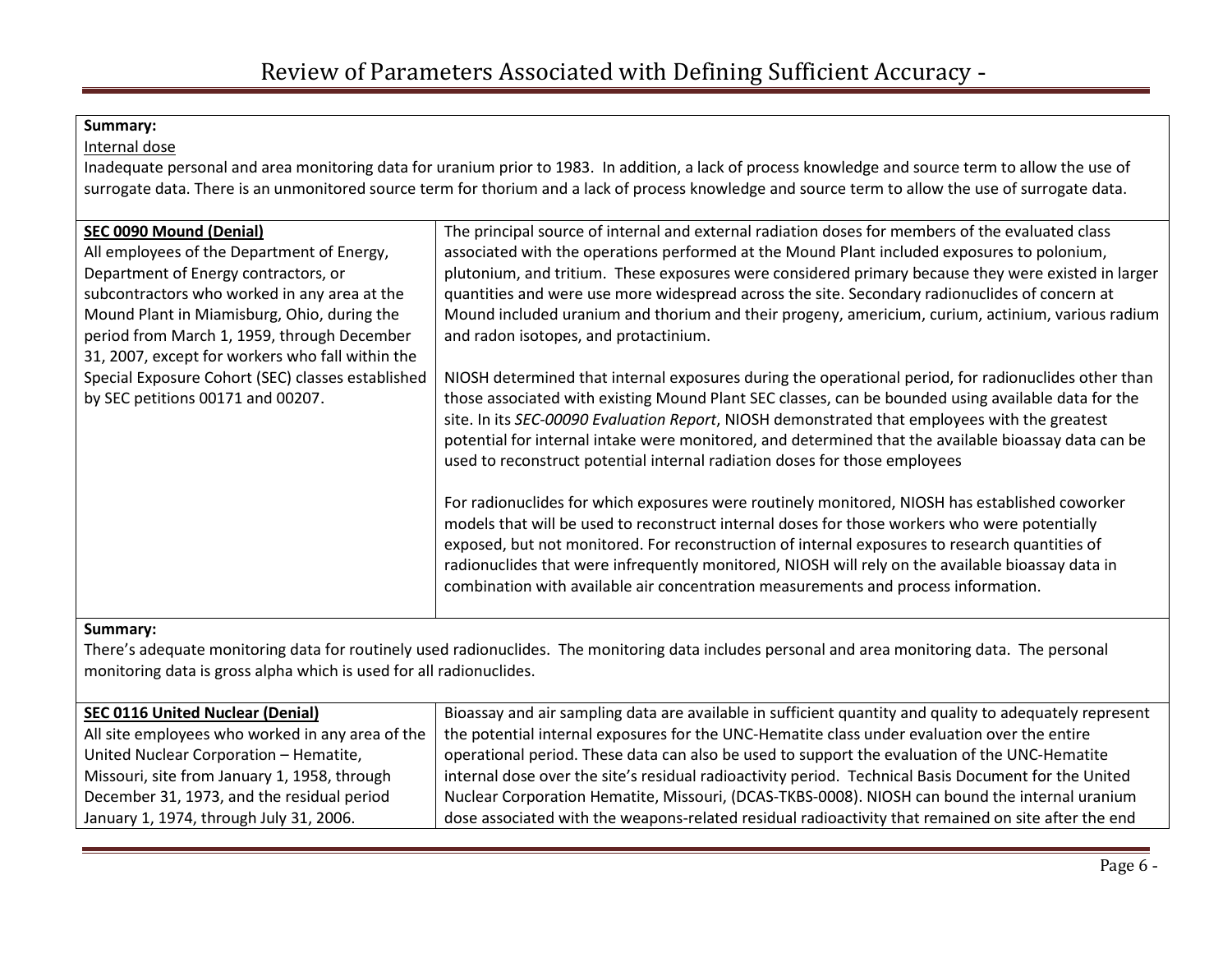|                                                                                                                                                                                                                                                                                                            | AEC-related operations.                                                                                                                                                                                                                                                                                                                                                                                                                                                                                          |  |
|------------------------------------------------------------------------------------------------------------------------------------------------------------------------------------------------------------------------------------------------------------------------------------------------------------|------------------------------------------------------------------------------------------------------------------------------------------------------------------------------------------------------------------------------------------------------------------------------------------------------------------------------------------------------------------------------------------------------------------------------------------------------------------------------------------------------------------|--|
|                                                                                                                                                                                                                                                                                                            | The available air sample data, including breathing zone and general air data, are available and can be<br>used to supplement the bioassay data, or as the primary source of internal monitoring data for the<br>period from 1961-1962. In addition, NIOSH has access to other radiological monitoring data and<br>investigation reports that support bounding internal dose for UNC-Hematite from January 1, 1958,<br>through December 31, 1973, and the residual period January 1, 1974, through July 31, 2006. |  |
| Summary:                                                                                                                                                                                                                                                                                                   |                                                                                                                                                                                                                                                                                                                                                                                                                                                                                                                  |  |
| There's adequate personal monitoring data and area monitoring data for uranium. There is a two year gap in bioassay data, but the bioassay data before<br>and after the gap with validation from air sampling during the gap supported the conclusion that the co-worker model provided bounding estimates |                                                                                                                                                                                                                                                                                                                                                                                                                                                                                                                  |  |
|                                                                                                                                                                                                                                                                                                            | during the gap period. The thorium operations were done over a short period (6-8 months) and there was good area monitoring data and a good                                                                                                                                                                                                                                                                                                                                                                      |  |
| description of the source term and process.                                                                                                                                                                                                                                                                |                                                                                                                                                                                                                                                                                                                                                                                                                                                                                                                  |  |
| 0198 Ventron                                                                                                                                                                                                                                                                                               | NIOSH has not located documentation indicating the existence of a routine internal personnel                                                                                                                                                                                                                                                                                                                                                                                                                     |  |
| All Atomic Weapons Employees who worked for                                                                                                                                                                                                                                                                | exposure monitoring program for the period under evaluation. The very limited internal monitoring                                                                                                                                                                                                                                                                                                                                                                                                                |  |
| the Ventron Corporation at its facility in Beverly,                                                                                                                                                                                                                                                        | and air sample data available to NIOSH are sparse and there is no evidence to indicate that these data                                                                                                                                                                                                                                                                                                                                                                                                           |  |
| Massachusetts, from November 1, 1942, through                                                                                                                                                                                                                                                              | are representative of the most highly-exposed workers at the Ventron facility, or that the available                                                                                                                                                                                                                                                                                                                                                                                                             |  |

December 31, 1948, for a number of work days  $\frac{1}{2}$  sample results are representative of all workers. Without additional personnel radiation monitoring aggregating at least 250 work days, occurring data representing the period from 1942 through 1948, NIOSH does not have sufficient information to either solely under this employment, or in <br>appropriately characterize intakes of radioactive material intakes during operations at the Ventron

classes of employees included in the Special NIOSH does not have access to sufficient personnel monitoring, workplace monitoring, or source term Exposure Cohort. data to estimate internal and external exposures for Ventron workers during the periods of refining

and smelting operations from November 1, 1942, through December 31, 1948.

Summary:

### Internal and External

combination with work days within the  $\Box$  Corporation facility.

parameters established for one or more other

There is inadequate personal and area monitoring data. In addition, the years of operation were before HASL existed and therefore before an established air monitoring program existed in the AEC complex. There is inadequate source term and process information to develop an internal or external exposure model. Also, the early years of operation with the lack of source term and process information prevent using surrogate data.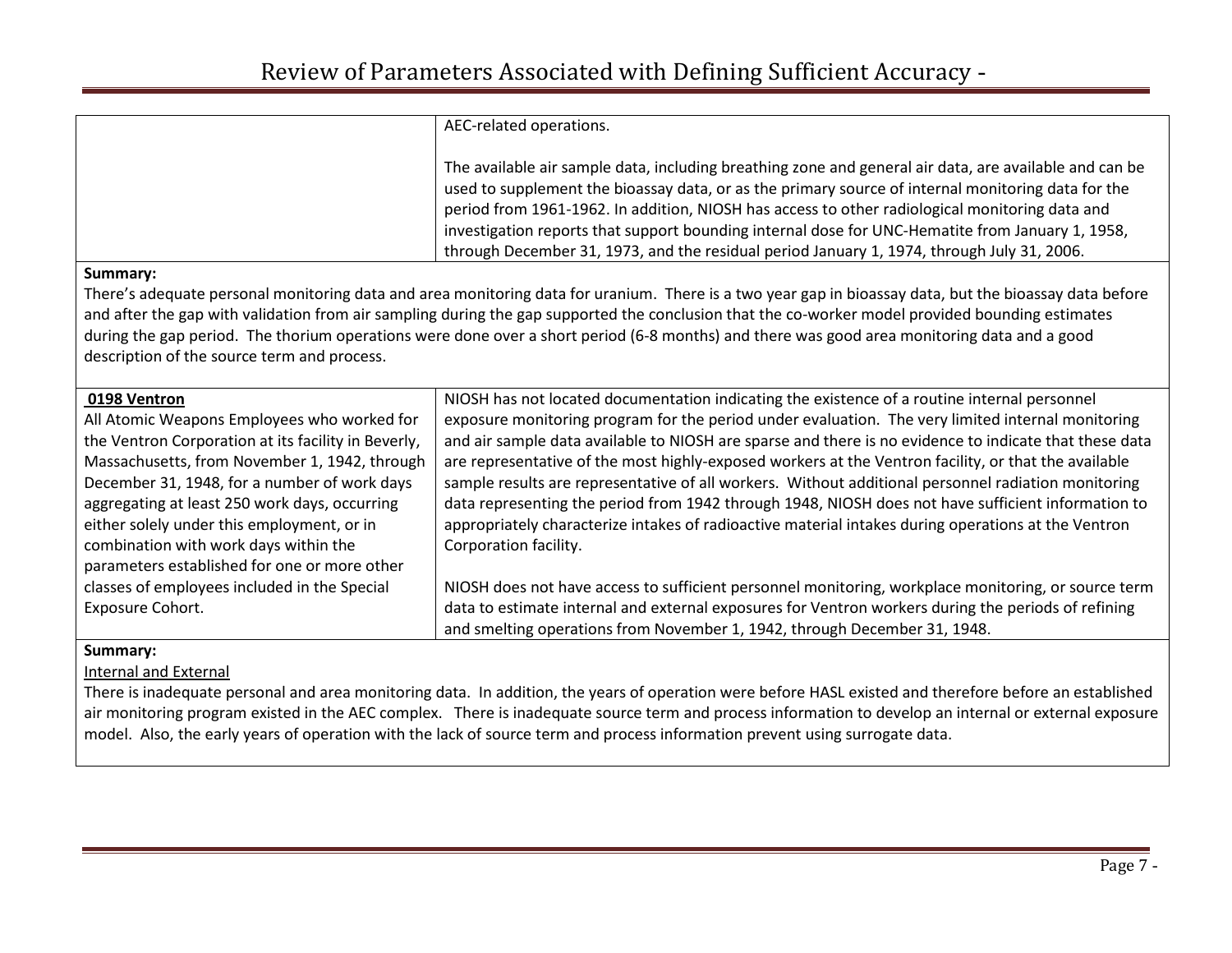| 0199 Winchester (83.14)                          | NIOSH determined that the principal sources of internal and external radiation exposures for members                                                                                                                                                                                                                                                                                                                                                                                                                                                                                          |
|--------------------------------------------------|-----------------------------------------------------------------------------------------------------------------------------------------------------------------------------------------------------------------------------------------------------------------------------------------------------------------------------------------------------------------------------------------------------------------------------------------------------------------------------------------------------------------------------------------------------------------------------------------------|
| All employees of the Department of Energy, its   | of the proposed class included exposures to uranium and thorium, including the progeny of these                                                                                                                                                                                                                                                                                                                                                                                                                                                                                               |
| predecessor agencies, and their contractors and  | radionuclides, as found in various grades of ores, raffinates, and process effluent samples sent to the                                                                                                                                                                                                                                                                                                                                                                                                                                                                                       |
| subcontractors who worked at the Winchester      | facility for analysis.                                                                                                                                                                                                                                                                                                                                                                                                                                                                                                                                                                        |
| Engineering and Analytical Center in Winchester, |                                                                                                                                                                                                                                                                                                                                                                                                                                                                                                                                                                                               |
| Massachusetts, from January 1, 1952, through     | NIOSH identified limited personnel internal monitoring data for select individuals for the years 1953,                                                                                                                                                                                                                                                                                                                                                                                                                                                                                        |
| December 31, 1961, for a number of work days     | 1954, and 1955. The data are not comprehensive and there is no evidence to indicate these data are                                                                                                                                                                                                                                                                                                                                                                                                                                                                                            |
| aggregating at least 250 work days, occurring    | representative of the most highly-exposed workers at the Winchester facility, or to indicate that the                                                                                                                                                                                                                                                                                                                                                                                                                                                                                         |
| either solely under this employment or in        | available sample results are representative of all workers. Without additional personnel radiation                                                                                                                                                                                                                                                                                                                                                                                                                                                                                            |
| combination with work days within the            | monitoring data representing the period from 1952 through 1961, NIOSH has insufficient information                                                                                                                                                                                                                                                                                                                                                                                                                                                                                            |
| parameters established for one or more other     | to appropriately characterize radioactive material intakes during DOE operations at the Winchester                                                                                                                                                                                                                                                                                                                                                                                                                                                                                            |
| classes of employees in the Special Exposure     | Engineering and Analytical Center.                                                                                                                                                                                                                                                                                                                                                                                                                                                                                                                                                            |
| Cohort.                                          |                                                                                                                                                                                                                                                                                                                                                                                                                                                                                                                                                                                               |
|                                                  | NIOSH located little documentation as to the quantities of radiological materials shipped to the site for<br>processing or testing. It is clear from reports and worker communication that the site worked with<br>uranium and thorium. NIOSH also inferred from research reports that various forms of uranium-<br>bearing materials were used in the sites' research. However, without additional documentation,<br>NIOSH is unable to ascertain the quantity or forms of the source materials that may have been used or<br>stored on site at any time during the period under evaluation. |
|                                                  |                                                                                                                                                                                                                                                                                                                                                                                                                                                                                                                                                                                               |
|                                                  | In the absence of adequate internal dose monitoring criteria and personnel monitoring data, NIOSH<br>has not found sufficient general area air sampling, breathing zone air sampling, site survey, or source                                                                                                                                                                                                                                                                                                                                                                                  |
|                                                  | term information to allow it to bound potential exposures, or to demonstrate that workers were                                                                                                                                                                                                                                                                                                                                                                                                                                                                                                |
|                                                  | adequately monitored for potential exposure to radioactive material at the site during the operational                                                                                                                                                                                                                                                                                                                                                                                                                                                                                        |
|                                                  | period. Consequently, NIOSH finds that it is not feasible to estimate with sufficient accuracy the total                                                                                                                                                                                                                                                                                                                                                                                                                                                                                      |
|                                                  | internal dose for workers at Winchester Engineering and Analytical Center during the time period from                                                                                                                                                                                                                                                                                                                                                                                                                                                                                         |
|                                                  | January 1, 1952, through December 31, 1961.                                                                                                                                                                                                                                                                                                                                                                                                                                                                                                                                                   |

Internal dose

The site had uranium ore and by-product materials with sporadic personal and area monitoring. When dealing with ore material more data and information are required to bound the dose to the uranium and thorium progeny. In addition, the dis-equilibrium in radionuclides in the by-product materials created from processing the ore makes it difficult to create sufficiently accurate bounding doses for the progeny without isotopic specific data. Also for this site, there is inadequate source term and process information to develop an exposure model or to allow the use of surrogate data.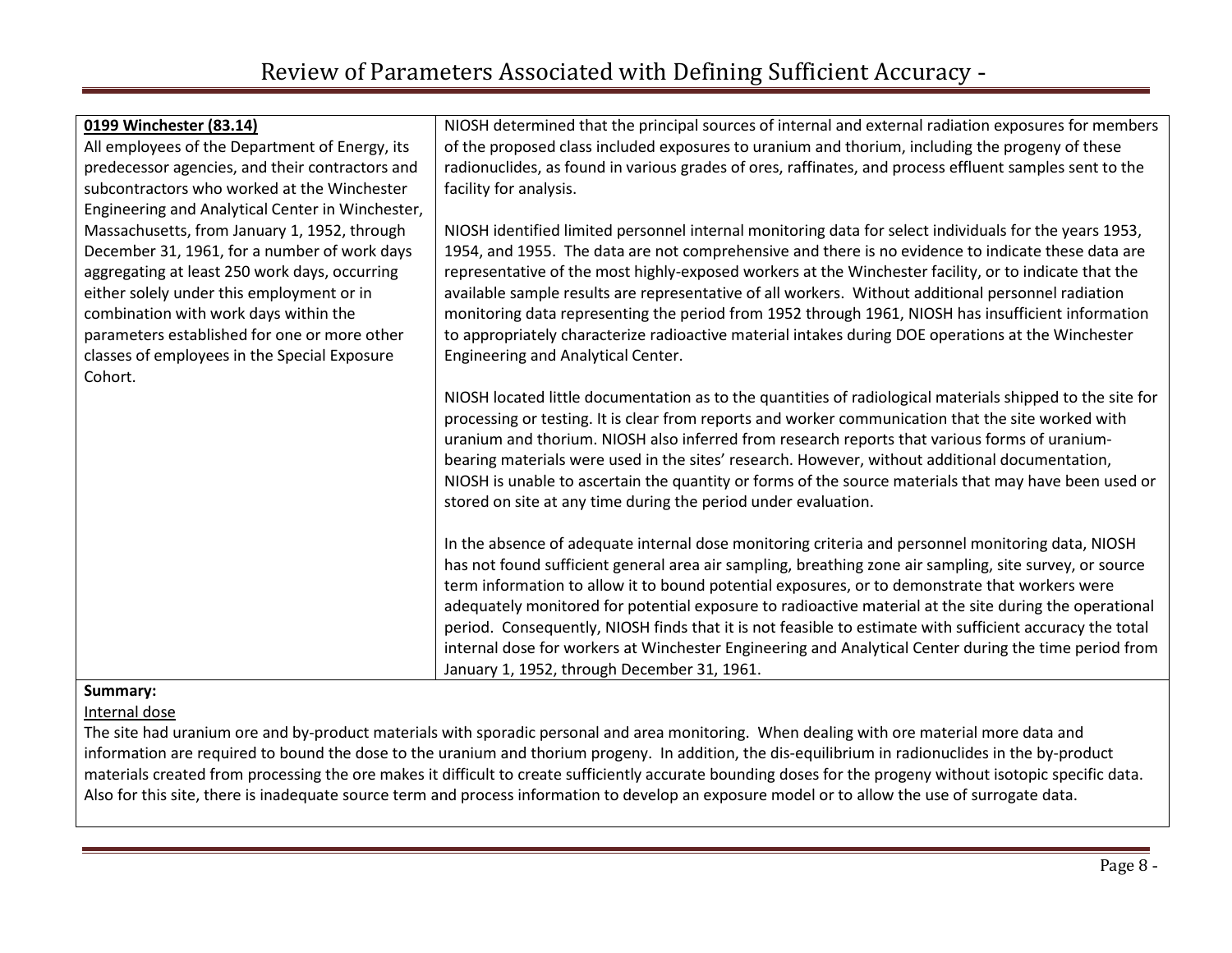| <b>SEC 0202 Clarksville</b>                        | The principal sources of internal radiation exposures for members of the Clarksville Modification      |
|----------------------------------------------------|--------------------------------------------------------------------------------------------------------|
| All employees of the Department of Energy, its     | Center, Ft. Campbell proposed class included exposures to tritium as a gas, weapons-grade plutonium,   |
| predecessor agencies, and their contractors and    | highly-enriched uranium, depleted uranium, polonium-210 in a Po-Be neutron generator and small         |
| subcontractors who worked at the Clarksville       | activities of cesium-137 during the assembly, inspection, and disassembly of weapons components.       |
| Modification Center, Ft. Campbell, in Clarksville, |                                                                                                        |
| Tennessee, from August 1, 1949, through            | NIOSH has found that air monitoring for tritium was called for in the plant operating procedures.      |
| December 31, 1967, for a number of work days       | However, NIOSH has been unable to locate recorded results of this monitoring. NIOSH has also           |
| aggregating at least 250 work days, occurring      | identified a lack of information indicating urinalysis or other forms of internal monitoring were      |
| either solely under this employment, or in         | conducted to monitor for intakes of uranium, plutonium, or tritium.                                    |
| combination with work days within the              |                                                                                                        |
| parameters established for one or more other       | NIOSH has located very little documentation as to quantities of radiological materials shipped to the  |
| classes of employees included in the Special       | Clarksville Modification Center, Ft. Campbell, for processing or testing. It is clear from reports and |
| Exposure Cohort.                                   | worker communication that the Clarksville employees worked with uranium, tritium, and plutonium.       |
|                                                    | However, without additional documentation, NIOSH is unable to ascertain the quantities or forms of     |
|                                                    | the source materials that may have been used or stored on site at any time during the period under     |
|                                                    | evaluation.                                                                                            |
|                                                    |                                                                                                        |
|                                                    | In the absence of adequate internal dose monitoring criteria and adequate personnel monitoring data,   |
|                                                    | NIOSH has not found sufficient general area air sampling, breathing zone air sampling, site survey, or |
|                                                    | source term information to allow it to bound potential internal exposures, or to demonstrate that      |
|                                                    | workers were adequately monitored for potential exposures. Therefore, NIOSH finds that it is not       |
|                                                    | feasible to estimate with sufficient accuracy the total internal dose for workers at the Clarksville   |
|                                                    | Modification Center, Ft. Campbell, in Clarksville, Tennessee, during the period from August 1, 1949,   |
|                                                    | through December 31, 1967.                                                                             |
|                                                    |                                                                                                        |

Internal dose

There is a lack of personal monitoring data, area monitoring data, and a lack of source term information to develop a model for the routinely used radionuclides or use surrogate data.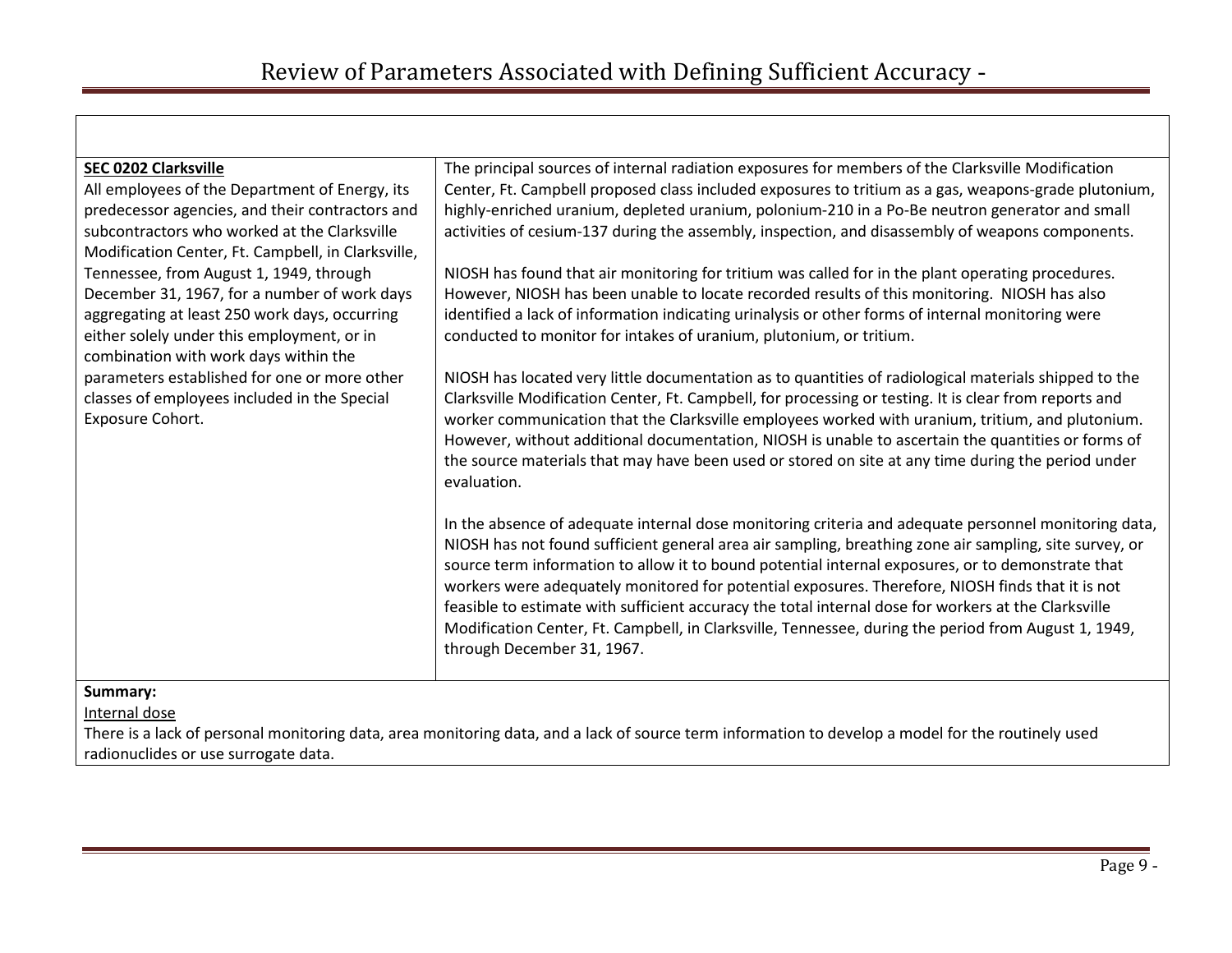| The principal sources of internal radiation exposures for members of the Clarksville Modification                                                                                                                                                                                                                                                                                                                                                                                                                                                                                                                                                                     |
|-----------------------------------------------------------------------------------------------------------------------------------------------------------------------------------------------------------------------------------------------------------------------------------------------------------------------------------------------------------------------------------------------------------------------------------------------------------------------------------------------------------------------------------------------------------------------------------------------------------------------------------------------------------------------|
| Center, Ft. Campbell proposed class included exposures to tritium as a gas, weapons-grade plutonium,                                                                                                                                                                                                                                                                                                                                                                                                                                                                                                                                                                  |
| highly-enriched uranium, depleted uranium, polonium-210 in a Po-Be neutron generator, and small                                                                                                                                                                                                                                                                                                                                                                                                                                                                                                                                                                       |
| activities of cesium-137 during the assembly, inspection, and disassembly of weapons components.                                                                                                                                                                                                                                                                                                                                                                                                                                                                                                                                                                      |
|                                                                                                                                                                                                                                                                                                                                                                                                                                                                                                                                                                                                                                                                       |
| NIOSH has found that air monitoring for tritium was called for in the plant operating procedures.                                                                                                                                                                                                                                                                                                                                                                                                                                                                                                                                                                     |
| However, NIOSH has been unable to located recorded results of this monitoring. NIOSH has also                                                                                                                                                                                                                                                                                                                                                                                                                                                                                                                                                                         |
| identified a lack of information indicating urinalysis or other forms of internal monitoring were                                                                                                                                                                                                                                                                                                                                                                                                                                                                                                                                                                     |
| conducted to monitor for intakes of uranium, plutonium, or tritium.                                                                                                                                                                                                                                                                                                                                                                                                                                                                                                                                                                                                   |
|                                                                                                                                                                                                                                                                                                                                                                                                                                                                                                                                                                                                                                                                       |
| NIOSH has located very little documentation as to quantities of radiological materials shipped to the                                                                                                                                                                                                                                                                                                                                                                                                                                                                                                                                                                 |
| Clarksville Modification Center, Ft. Campbell, for processing or testing. It is clear from reports and<br>worker communication that the Clarksville employees worked with uranium, tritium, and plutonium.<br>However, without additional documentation, NIOSH is unable to ascertain the quantities or forms of<br>the source materials that may have been used or stored on site at any time during the period under<br>evaluation.                                                                                                                                                                                                                                 |
| In the absence of adequate internal dose monitoring criteria and adequate personnel monitoring data,<br>NIOSH has not found sufficient general area air sampling, breathing zone air sampling, site survey, or<br>source term information to allow it to bound potential internal exposures, or to demonstrate that<br>workers were adequately monitored for potential exposures. Therefore, NIOSH finds that it is not<br>feasible to estimate with sufficient accuracy the total internal dose for workers at the Clarksville<br>Modification Center, Ft. Campbell, in Clarksville, Tennessee, during the period from August 1, 1949,<br>through December 31, 1967. |
|                                                                                                                                                                                                                                                                                                                                                                                                                                                                                                                                                                                                                                                                       |

Internal dose

There is a lack of personal monitoring data, area monitoring data, and a lack of source term information to develop a model for the routinely used radionuclides or use surrogate data.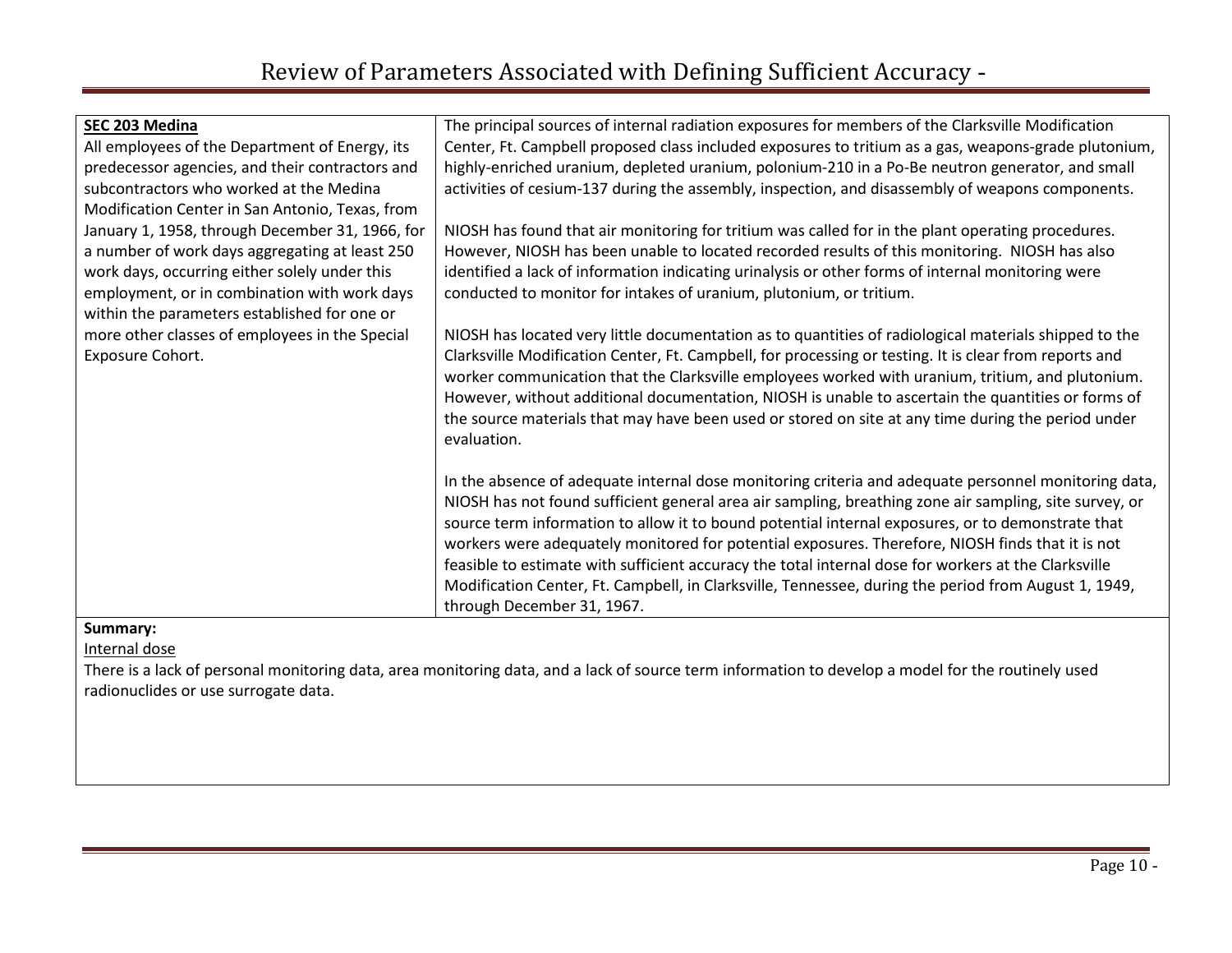| <b>SEC 0190 Titanium Alloys Manufacturing</b>  | The principal source of internal radiation doses for members of the evaluated class was inhalation and                                                                                                                                                                                                                                                                                                                                                                                                                                                                                     |
|------------------------------------------------|--------------------------------------------------------------------------------------------------------------------------------------------------------------------------------------------------------------------------------------------------------------------------------------------------------------------------------------------------------------------------------------------------------------------------------------------------------------------------------------------------------------------------------------------------------------------------------------------|
| (Denial)                                       | ingestion of uranium and uranium progeny contained in dusts and fumes associated with the furnace                                                                                                                                                                                                                                                                                                                                                                                                                                                                                          |
| All employees who worked in any area or        | operations, and the principal source of external radiation doses was from exposure to beta and                                                                                                                                                                                                                                                                                                                                                                                                                                                                                             |
| building at Titanium Alloys Manufacturing from | gamma radiation emanating from uranium-bearing materials.                                                                                                                                                                                                                                                                                                                                                                                                                                                                                                                                  |
| January 1, 1955, through December 31, 1956.    |                                                                                                                                                                                                                                                                                                                                                                                                                                                                                                                                                                                            |
|                                                | NIOSH has determined that uranium internal exposures during the operational period can be bounded<br>using air concentration data measured during TAM's operational period from January 1, 1955, through<br>December 31, 1956. NIOSH may choose to employ a more refined approach when reconstructing<br>individual doses based on information associated with individual claims. NIOSH will use appropriate<br>dose reconstruction methods, including best-estimate approaches that employ new details of site<br>operations, if discovered, to complete individual dose reconstructions. |
|                                                | NIOSH determined that although no external monitoring data are available for the TAM site, Table 6-1<br>of Battelle-TBD-6000, can be used to bound the photon dose during the operational period from<br>January 1, 1955, through December 31, 1956.                                                                                                                                                                                                                                                                                                                                       |
| Summary:                                       |                                                                                                                                                                                                                                                                                                                                                                                                                                                                                                                                                                                            |
|                                                | Although there is no personal monitoring data, there is enough area monitoring data, process information, and source term data to bound the dose.                                                                                                                                                                                                                                                                                                                                                                                                                                          |

Another factor in this determination was this was a uranium operation with no other isotopes of concern.

|                                                                                                                                                                                                                                                                                                                                                                               | Allother Tactor III this determination was this was a dramulli operation with no other isotopes or concern.                                                                                                                                                                                                                                                                                                                                                                                                                                                                                                                                                      |
|-------------------------------------------------------------------------------------------------------------------------------------------------------------------------------------------------------------------------------------------------------------------------------------------------------------------------------------------------------------------------------|------------------------------------------------------------------------------------------------------------------------------------------------------------------------------------------------------------------------------------------------------------------------------------------------------------------------------------------------------------------------------------------------------------------------------------------------------------------------------------------------------------------------------------------------------------------------------------------------------------------------------------------------------------------|
| <b>SEC 0201 Hanford (83.14)</b>                                                                                                                                                                                                                                                                                                                                               | NIOSH determined that the principal sources of internal radiation exposures for members of the                                                                                                                                                                                                                                                                                                                                                                                                                                                                                                                                                                   |
| All employees of the Department of Energy, its                                                                                                                                                                                                                                                                                                                                | current proposed class at Hanford included exposures to HEU, U-233, thorium, and neptunium in the                                                                                                                                                                                                                                                                                                                                                                                                                                                                                                                                                                |
| predecessor agencies, and their contractors and                                                                                                                                                                                                                                                                                                                               | 200 and 300 Areas.                                                                                                                                                                                                                                                                                                                                                                                                                                                                                                                                                                                                                                               |
| subcontractors who worked at the Hanford                                                                                                                                                                                                                                                                                                                                      |                                                                                                                                                                                                                                                                                                                                                                                                                                                                                                                                                                                                                                                                  |
| Engineer Works in Richland, Washington, from<br>July 1, 1972, through December 31, 1983, for a<br>number of work days aggregating at least 250<br>work days, occurring either solely under this<br>employment or in combination with work days<br>within the parameters established for one or<br>more other classes of employees included in the<br>Special Exposure Cohort. | Consistent with the NIOSH, DOE, and DOL determinations associated with the evaluation of SEC-00152<br>in 2009, NIOSH has determined that the Hanford site-specific and claimant-specific data available for<br>the time period under evaluation continue to be insufficient to allow NIOSH to characterize worker<br>movements between the 200 and 300 Areas and other areas of Hanford during the period under<br>evaluation. Furthermore, NIOSH has no indication that Hanford implemented routine or special<br>bioassay programs sufficient to detect intakes of purified HEU, U-233, thorium, or neptunium until the<br>end of the period under evaluation. |
|                                                                                                                                                                                                                                                                                                                                                                               | NIOSH is unable to assess whether an energy employee, or class of employees, did or did not<br>potentially enter specific areas of the Hanford site having the potential exposures to HEU, U-233,<br>neptunium, and thorium during the period from July 1, 1972, through December 31, 1983. Therefore,<br>NIOSH cannot define individual worker exposure scenarios based on the areas or specific work location                                                                                                                                                                                                                                                  |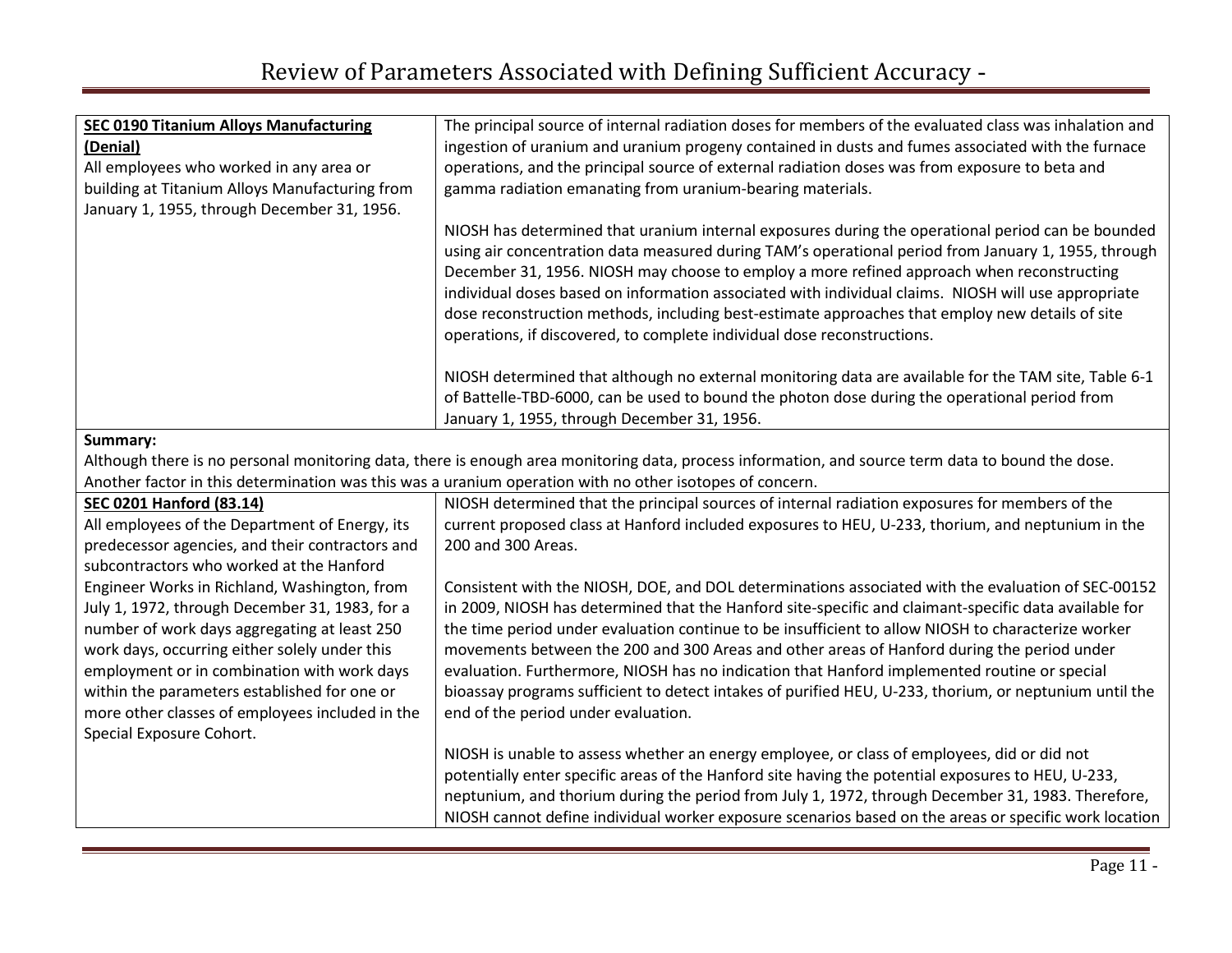|                                              | during the evaluated period.                                                                                                                                                                                                                                                                                                                                                                 |
|----------------------------------------------|----------------------------------------------------------------------------------------------------------------------------------------------------------------------------------------------------------------------------------------------------------------------------------------------------------------------------------------------------------------------------------------------|
|                                              | NIOSH determined that it does not have sufficient source term information for the various site<br>operations. Consequently, NIOSH finds that it is not feasible to estimate, with sufficient accuracy,<br>internal exposures to HEU, U-233, thorium, or neptunium and resulting doses for the proposed class of<br>employees during the period from July 1, 1972, through December 31, 1983. |
| Summary:                                     |                                                                                                                                                                                                                                                                                                                                                                                              |
|                                              | There is a lack of personal and area monitoring data for enriched uranium, U-233, thorium, or neptunium for the period evaluated. In addition, there is a                                                                                                                                                                                                                                    |
|                                              | lack of source term and process information to develop an exposure model or allow the use of surrogate data.                                                                                                                                                                                                                                                                                 |
|                                              |                                                                                                                                                                                                                                                                                                                                                                                              |
| SEC 0139 Hangar 481 (Denial)                 | NIOSH determined that no unsealed radioactive materials were handled nor were radioactive                                                                                                                                                                                                                                                                                                    |
| All employees who worked at Hangar 481,      | materials stored at the Hangar 481 facility. Radioactive materials handled by workers at Hangar 481                                                                                                                                                                                                                                                                                          |
| Kirtland Air Force Base (AFB), from March 1, | were in sealed DOT-compliant containers and monitored in accordance with DOT regulations to verify                                                                                                                                                                                                                                                                                           |
| 1989 through February 29, 1996.              | radiation and contamination levels on package exteriors.                                                                                                                                                                                                                                                                                                                                     |
|                                              | Based on the available information on the radiological program and potential for internal exposure                                                                                                                                                                                                                                                                                           |
|                                              | sources, NIOSH concluded that internal radiological exposures to Ross Aviation employees resulting                                                                                                                                                                                                                                                                                           |
|                                              | from services rendered for the DOE at Hangar 481 are unlikely to have occurred.                                                                                                                                                                                                                                                                                                              |
|                                              | Sandia National Laboratories, being an adjacent facility, was used to provide a bounding estimate of                                                                                                                                                                                                                                                                                         |
|                                              | the dose from ambient environmental internal dose during the covered period.                                                                                                                                                                                                                                                                                                                 |
|                                              |                                                                                                                                                                                                                                                                                                                                                                                              |
|                                              | External dose records exist for many Ross Aviation personnel and the Radiation Exposure Information                                                                                                                                                                                                                                                                                          |
|                                              | and Reporting System (REIRS) reported data have been verified using Eberline dosimetry data from                                                                                                                                                                                                                                                                                             |
|                                              | 1990-1994. The individual results of these records or use of the highest dose received by monitored                                                                                                                                                                                                                                                                                          |
|                                              | personnel, adequately bounds external dose for unmonitored workers.                                                                                                                                                                                                                                                                                                                          |

There is little potential for internal exposure for this site and operation. In addition, the personal monitoring data available allows for the external dose to be reconstructed.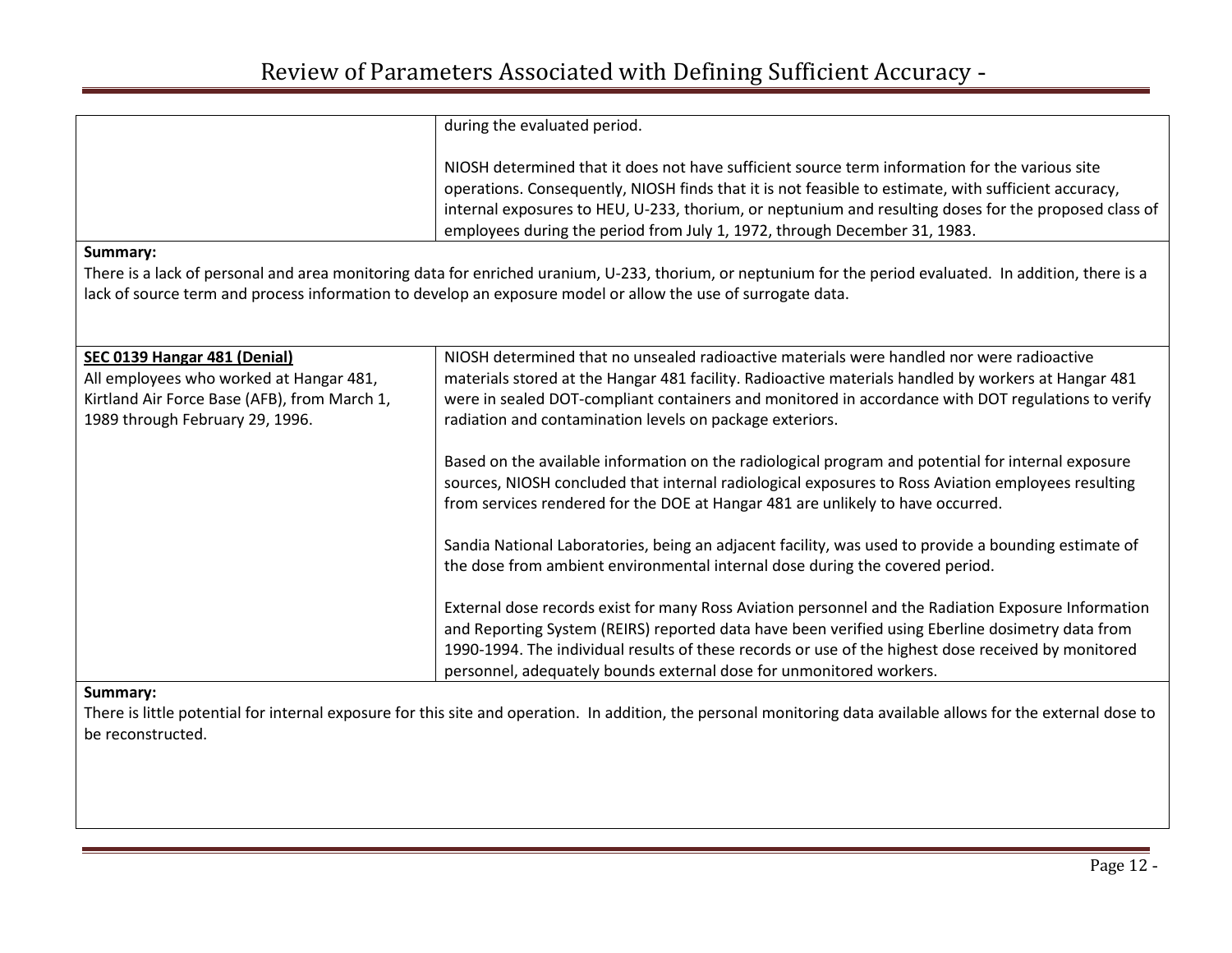| SEC 0188 Sandia National Lab                    | NIOSH determined that principal sources of internal radiation for members of the proposed class          |
|-------------------------------------------------|----------------------------------------------------------------------------------------------------------|
| All employees of the Department of Energy, its  | included exposures to plutonium, tritium, uranium, americium, and fission and activation products.       |
| predecessor agencies, and their contractors and | Potential exposure pathways could have involved the handling of these radionuclides during waste-        |
| subcontractors who worked in any area at Sandia | burial operations and related research and support missions or exposure to surface or air                |
| National Laboratories in Albuquerque, New       | contamination associated with reactors and/or accelerators work.                                         |
| Mexico, from January 1, 1963 through December   |                                                                                                          |
| 31, 1994, for a number of work days aggregating | NIOSH found that source terms and associated exposures varied over the evaluated period.                 |
| at least 250 work days, occurring either solely | Considering the potential exposure scenarios, NIOSH finds it is unable to estimate these internal        |
| under this employment, or in combination with   | exposures with sufficient accuracy for the period from January 1, 1963 through December 31, 1994.        |
| work days within the parameters established for | Additionally, a contribution factor to the extension of the SEC class time period thru 1994 was that the |
| one or more other classes of employees included | internal dosimetry data from 1992 thru 1994 was found not suitable for dose reconstruction.              |
| in the Special Exposure Cohort.                 |                                                                                                          |
|                                                 | Based on the findings, NIOSH concluded that it is not feasible to estimate internal exposures with       |
|                                                 | sufficient accuracy for all workers at the Sandia National Laboratories-Albuquerque site from January    |
|                                                 | 1, 1963 through December 31, 1994. The basis of this finding demonstrates that NIOSH does not have       |
|                                                 | access to sufficient information to estimate either the maximum radiation dose incurred by any           |
|                                                 | member of the class or to estimate such radiation doses more precisely than a maximum dose               |
|                                                 | estimate for that period.                                                                                |
|                                                 |                                                                                                          |
| Summary:                                        |                                                                                                          |

#### Internal dose

A number of factors supported the infeasibility for this site. The site had difficulty retrieving personal and area monitoring records prior to 1992 in support of the EEOICPA program. In addition, the site did not do a lot of personal and area monitoring during the period of the recommended class. There was more than one radionuclide of concern (e.g., plutonium, tritium, uranium, americium, and fission and activation products) and the source terms varied over time. In addition, processes varied over time. Subsequently, the site's incident based personal monitoring program and limited area monitoring data did not support developing a co-worker model that could have been used to bound unmonitored workers.

| SEC 0196 Brookhaven National Lab (83.14)        | NIOSH determined that principal sources of internal and external radiation for members of the             |
|-------------------------------------------------|-----------------------------------------------------------------------------------------------------------|
| All employees of the Department of Energy, its  | proposed class included exposures to plutonium, uranium, tritium, fission and activation products,        |
| predecessor agencies, and their contractors and | transuranic radionuclides, nuclear reactors, linear accelerators, radiography equipment, and a wide       |
| subcontractors who worked at the Brookhaven     | variety of other radioactive materials, which could have occurred during the performance of reactor or    |
| National Laboratory in Upton, New York, from    | accelerator operations, or the performance of research and development activities at the site.            |
| January 1, 1980 through December 31, 1993, for  |                                                                                                           |
| a number of work days aggregating at least 250  | NIOSH has determined that, due to undocumented worker movements across the site and limited               |
| work days, occurring either solely under this   | claimant-specific information pertaining to work locations, it is unable to eliminate any specific worker |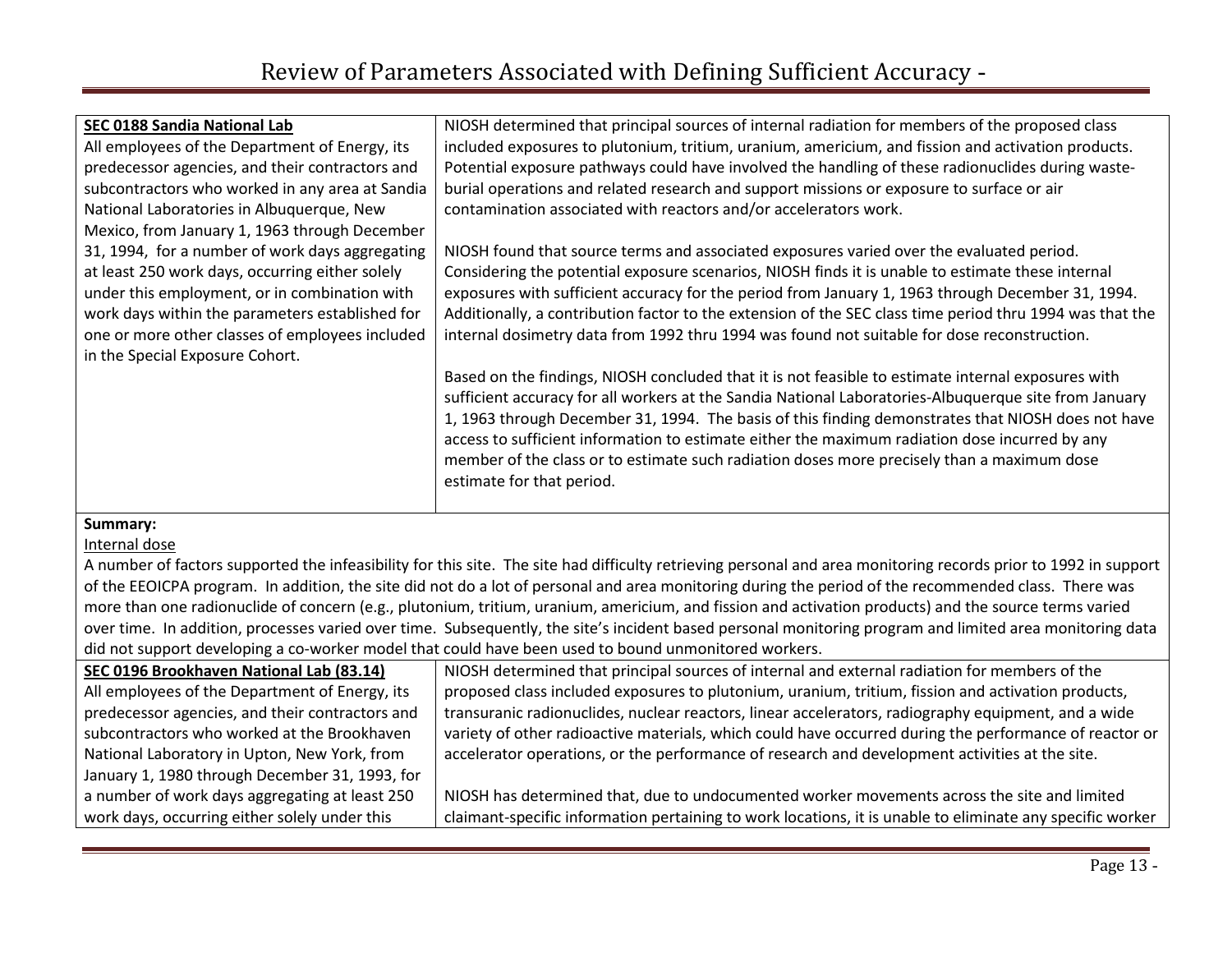| employment, or in combination with work days    | from potential exposure scenarios based on assigned work location.                                                                                                                                                                                                                                                                                                                                                                                                                                                                            |
|-------------------------------------------------|-----------------------------------------------------------------------------------------------------------------------------------------------------------------------------------------------------------------------------------------------------------------------------------------------------------------------------------------------------------------------------------------------------------------------------------------------------------------------------------------------------------------------------------------------|
| within the parameters established for one or    |                                                                                                                                                                                                                                                                                                                                                                                                                                                                                                                                               |
| more other classes of employees included in the | NIOSH lacks sufficient information, which includes in-vivo and in-vitro monitoring data that would                                                                                                                                                                                                                                                                                                                                                                                                                                            |
| Special Exposure Cohort.                        | allow it to estimate the potential internal exposures to which the proposed class may have been<br>exposed. NIOSH evaluated the available personnel and workplace monitoring data and source term<br>information and determined that there are insufficient data for estimating internal exposures for<br>workers at Brookhaven National Laboratory during the time period from January 1, 1980 through<br>December 31, 1993.                                                                                                                 |
|                                                 | Consistent with its findings associated with SEC-113, NIOSH finds that it lacks sufficient information,<br>which includes in-vivo and in-vitro monitoring data, to allow it to estimate with sufficient accuracy the<br>potential internal exposures to various radionuclides to which the proposed class may have been<br>subjected.                                                                                                                                                                                                         |
|                                                 | NIOSH has documented that it cannot complete the dose reconstructions related to this petition with<br>sufficient accuracy for the employees who worked at the Brookhaven National Laboratory from<br>January 1, 1980 through December 31, 1993. The basis of this finding demonstrates that NIOSH does<br>not have access to sufficient information to estimate either the maximum radiation dose incurred by<br>any member of the class or to estimate such radiation doses more precisely than a maximum dose<br>estimate for that period. |
|                                                 | NIOSH determined that it did not have access to sufficient source or source term information<br>associated with Brookhaven National Laboratory operations to bound potential internal exposures<br>from these radionuclides for the covered period.                                                                                                                                                                                                                                                                                           |

Internal dose

A number of factors supported the infeasibility for this site. The site had difficulty retrieving personal and area monitoring records in support of the EEOICPA program. In addition, the site did not do a lot of personal and area monitoring during the period of the recommended class. There was more than one radionuclide of concern (e.g., plutonium, tritium, uranium, americium, and fission and activation products) and the source terms varied over time. In addition, processes varied over time. Subsequently, the site's incident based personal monitoring program and limited area monitoring data did not support developing a co-worker model that could have been used to bound unmonitored workers.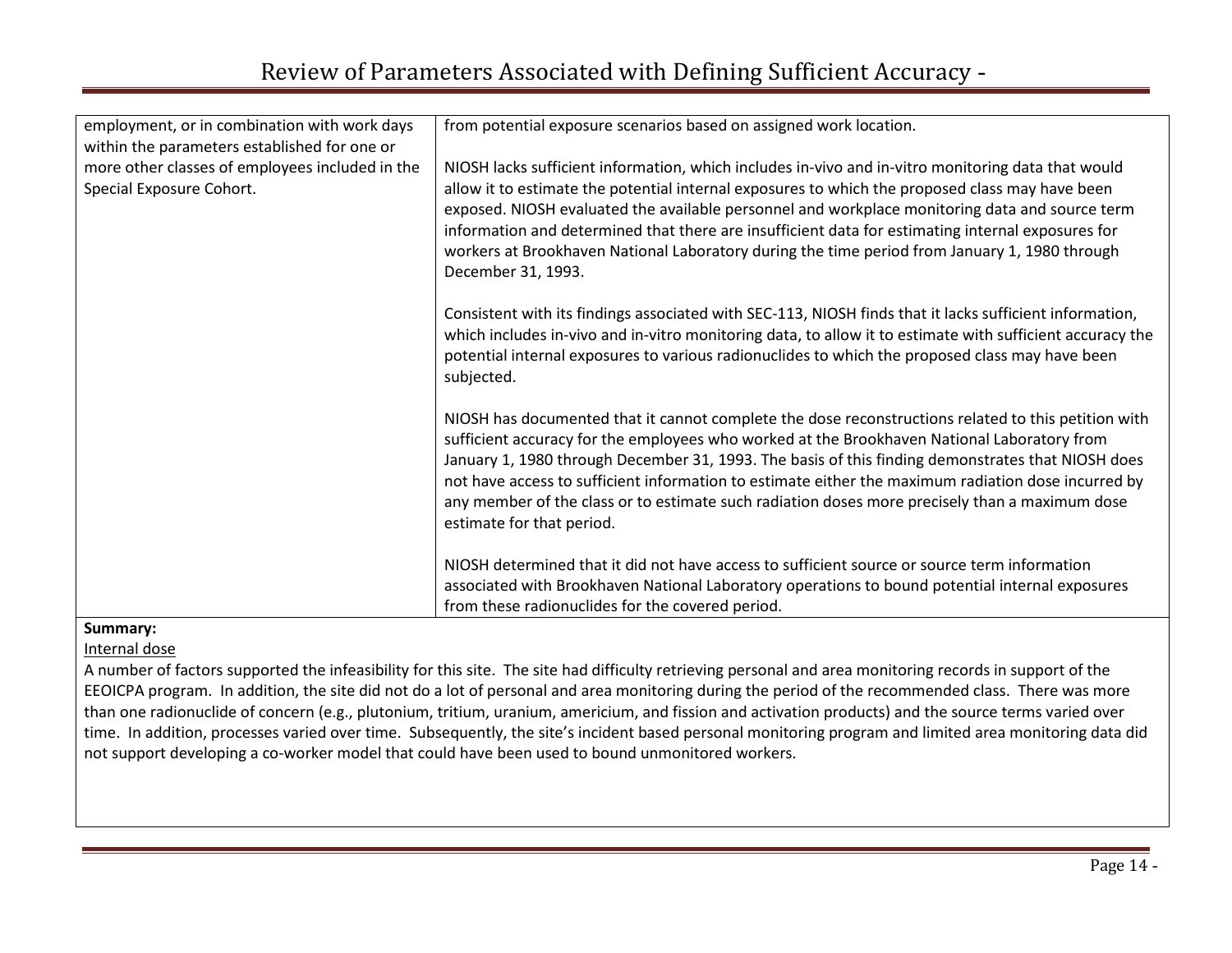| <b>SEC 0178 Clinton Engineering Works</b>                                                                                                            | NIOSH has determined that the principal sources of internal radiation for members of the proposed    |  |
|------------------------------------------------------------------------------------------------------------------------------------------------------|------------------------------------------------------------------------------------------------------|--|
| All employees of the Tennessee Eastman                                                                                                               | class included exposures to uranium residues as well as African and domestic uranium ores through    |  |
| Corporation (1943-1947) and the Carbide and                                                                                                          | inhalation and ingestion of airborne uranium dust, and exposure from thorium, radium, radon and      |  |
| Carbon Chemicals Corporation (1947-1949) who                                                                                                         | radon progeny.                                                                                       |  |
| were employed at the Clinton Engineer Works in                                                                                                       |                                                                                                      |  |
| Oak Ridge, Tennessee, from January 1, 1943                                                                                                           | NIOSH has determined that based on the lack of thorium, radium, radon and uranium monitoring data    |  |
| through December 31, 1949 for a number of                                                                                                            | for Clinton Engineer Works Elza Gate warehouse workers during the storage and/or repackaging         |  |
| work days aggregating at least 250 work days,                                                                                                        | operations conducted during the period from January 1, 1943 through December 31, 1949, internal      |  |
| occurring either solely under this employment or                                                                                                     | dose reconstruction from all potential sources of exposure is not feasible.                          |  |
| in combination with work days within the                                                                                                             |                                                                                                      |  |
| parameters established for one or more classes                                                                                                       |                                                                                                      |  |
| of employees included in the Special Exposure                                                                                                        |                                                                                                      |  |
| Cohort.                                                                                                                                              |                                                                                                      |  |
| Summary:                                                                                                                                             |                                                                                                      |  |
| Internal dose                                                                                                                                        |                                                                                                      |  |
| The site had a lack of personal and area monitoring data to support bounding internal and external dose from uranium ores and residues. In addition, |                                                                                                      |  |
| there is a lack of source term and process information to develop an exposure model or allow the use of surrogate data.                              |                                                                                                      |  |
|                                                                                                                                                      |                                                                                                      |  |
|                                                                                                                                                      |                                                                                                      |  |
| <b>SEC 0136 Electro Metallurgical</b>                                                                                                                | NIOSH has determined that the principal sources of internal radiation for members of the proposed    |  |
| All employees of the Department of Energy, its                                                                                                       | class included exposures to uranium and its short-lived progeny present in uranium metal fabrication |  |
| predecessor agencies, and their contractors and                                                                                                      | and scrap recovery operations. The modes of exposure were inhalation and ingestion of dust           |  |
| subcontractors who worked at the Electro                                                                                                             | generated during the various processes.                                                              |  |

Metallurgical site in Niagara Falls, New York, from August 13, 1942 through December 31, 1947, for a number of work days aggregating at least 250 work days, occurring either solely under this employment, or in combination with work days within the parameters established for one or more other classes of employees included

in the Special Exposure Cohort.

NIOSH finds it is not feasible to estimate internal exposures with sufficient accuracy for all workers at the site from August 13, 1942 through December 31, 1947. Internal monitoring data, work area radiological monitoring data, and source term data are not sufficient to provide a sufficiently accurate estimate of the bounding internal dose during this early period at the Electro Metallurgical site.

NIOSH has determined that neither the bioassay nor the early limited air sampling data are sufficient to bound the dose at Electro Metallurgical for the August 13, 1942 through December 31, 1947 portion of the period under evaluation. Based on health improvements described as occurring in late 1947, the internal dose related data collected after 1947 cannot be extrapolated to exposures occurring prior to 1948 at Electro Metallurgical.